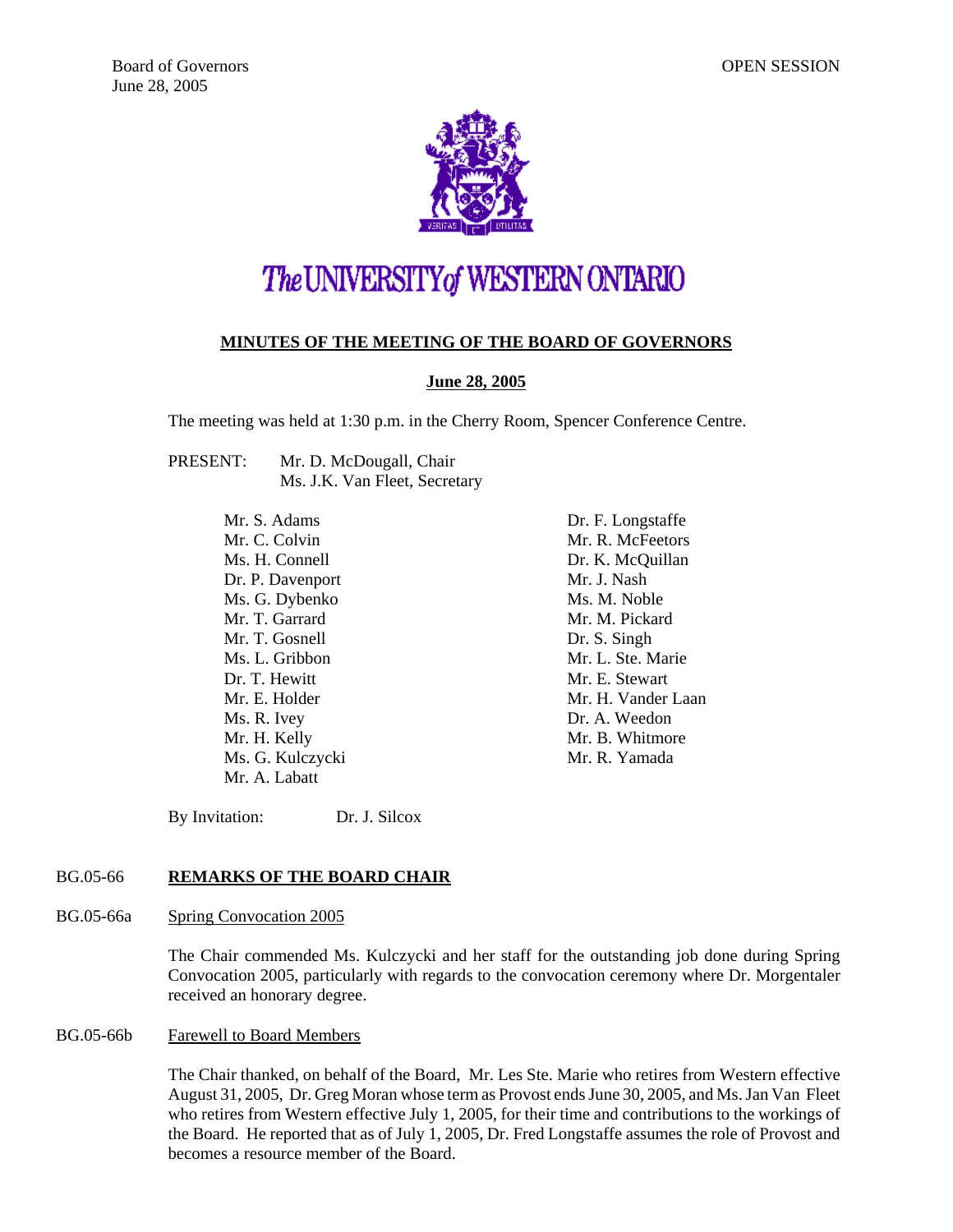Board of Governors **OPEN SESSION** June  $28, 2005$  Page 2

# BG.05-67 **REPORT OF THE PRESIDENT**

Dr. Davenport provided an update on the University Budget, and reported on Western's  $284<sup>th</sup>$ Convocation, Congress 2005, CAUBO Conference and his activities during the months of May and June 2005. Overhead slides used to highlight his presentation are attached as **[Appendix 1](#page-7-0)** to these minutes.

#### BG.05-68 **UNANIMOUS CONSENT AGENDA** [Appendix I]

It was moved by R. Ivey, seconded by E. Holder,

That the 22 items listed in Appendix I, including the minutes of the public session of the meeting of April 28, 2005, be approved and/or received for information by the Board of Governors by unanimous consent.

CARRIED

# **REPORT OF THE PROPERTY & FINANCE COMMITTEE** [Appendix II]

# BG.05-69 **Benefaction from Mr. Seymour Schulich and Naming the Schulich School of Medicine & Dentistry**

*[Dr. Jim Silcox was present to respond to questions.*]

It was moved by M. Noble, seconded by H. Connell,

That the Board of Governors approve the financial and naming considerations described in Appendix II, item 1, effective September 1, 2005, contingent upon receipt of an Advanced Payment.

Dr. Silcox, Associate Dean, Faculty of Medicine & Dentistry, provided an overview of the benefaction from Mr. Seymour Schulich and the naming of the Schulich School of Medicine & Dentistry, detailed in Appendix II. Mr. Garrard explained that the renaming of the Faculty simplifies the marketing of both medicine and dentistry as a unified entity.

Dr. Longstaffe stated that while it is correct that the Schulich School of Medicine & Dentistry will be recognized as the "sole Faculty at Western offering courses and programs leading to degrees and other academic designations in medicine and dentistry", the additional phrase "and medical sciences" is problematic because a joint program exists between the Faculty of Science and the Faculty of Medicine & Dentistry that leads to a Bachelor of Medical Sciences degree (BMSc). Agreements are in place between the Faculty of Science and the Faculty of Medicine & Dentistry for the operation of the program which includes the designation on the degrees. The BMSc program will continue to operate as a collaboration between the two Faculties. Dr. Davenport stated that the inclusion of the statement clarifies that no other faculty would be allowed to grant an MD or DDS degree. He asked that Mr. Garrard contact Mr. Schulich to explain Western's interpretation of the phrase and the existence of the joint BMSc program.

Dr. Davenport confirmed that the BMSc degree diplomas will include the name of the Schulich School of Medicine & Dentistry. Mr. Whitmore stated that the BMSc students were not consulted about the renaming of the Faculty and are concerned about having a new Faculty name on their degree diploma given that they do not benefit from the donation. Dr. Silcox explained that the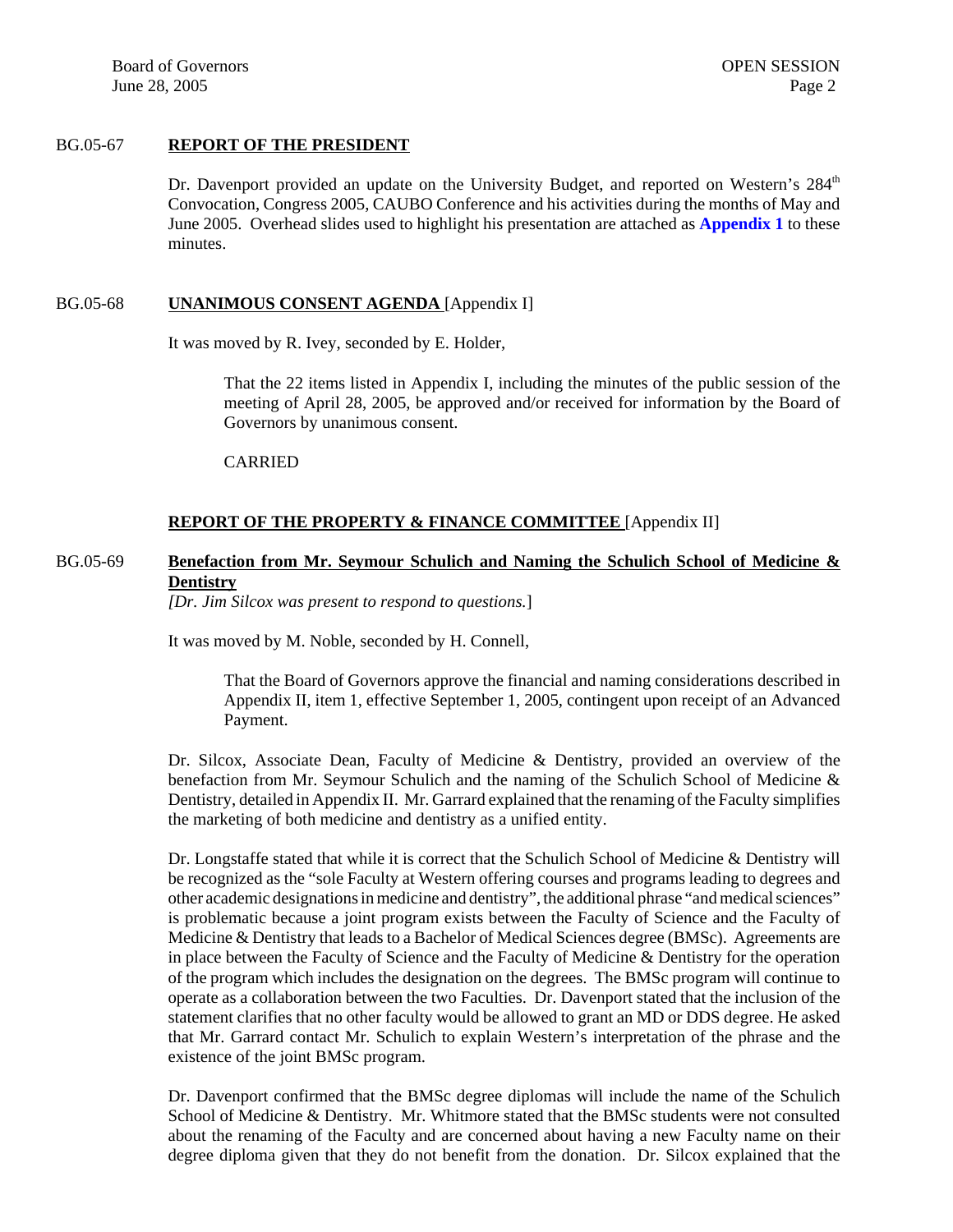Science students were not consulted because the timing was such that as a group they were not easily available for consultation. He stated that the BMSc students will benefit from Mr. Schulich's donation because it supports the enhancement of teaching in Medicine & Dentistry which in turn benefits the students in the BMSc program.

Mr. Stewart asked if there is a need to rush the renaming of the Faculty. Dr. Davenport stated that Dr. Herbert, Dean of the Faculty of Medicine & Dentistry, wishes to have the new name in place from an administrative perspective, ideally, prior to the arrival of students in September. It also will facilitate the appointment of faculty under the revised name. He expressed regret that the students in the BMSc program were not consulted, but the failure to do so should not delay the renaming for three or four months given that the funds are directed towards the medical and dental students. These points were made at the Senate meeting but Senate determined it had sufficient information to approve and recommend the renaming of the Faculty of Medicine & Dentistry to the Board.

The question was called and CARRIED.

#### BG.05-70 **New Operating Budget Expenditures**

It was moved by M. Noble, seconded by R. Yamada,

That the Board of Governors approve new operating budget expenditures detailed in Appendix II, Annex 1.

#### CARRIED

#### BG.05-71 **Capital Debt Policy**

It was moved by M. Noble, seconded by S. Adams,

That the Board of Governors approve modifications to the Capital Debt Policy as detailed in Appendix II, Annex 2-B.

Ms. Ivey asked why Western's debt is low compared to the other universities. Dr. Davenport explained that as Western's President he is conservative when it comes to borrowing, but Western must ensure that it borrows sufficiently to cover ongoing capital needs. He suggested that this is an issue for the Board Retreat, for example: Is Western too conservative *vis-à-vis* borrowing per FTE? How does Western compare to other universities? And how does Western's borrowing for purposes other than constructing residence halls compare with that of other universities?

The question was called and CARRIED.

#### BG.05-72 **Building Access Policy**

It was moved by R. Ivey, seconded by E. Holder,

That the Board of Governors approve Policy 1.41 - Building Access Control, detailed in Appendix II, Annex 3, to replace Policy 2.27 - Building Access (Key Control).

CARRIED by unanimous consent.

#### BG.05-73 **Information Items from the Property & Finance Committee**

The Report of the Property & Finance Committee contained the following items that were received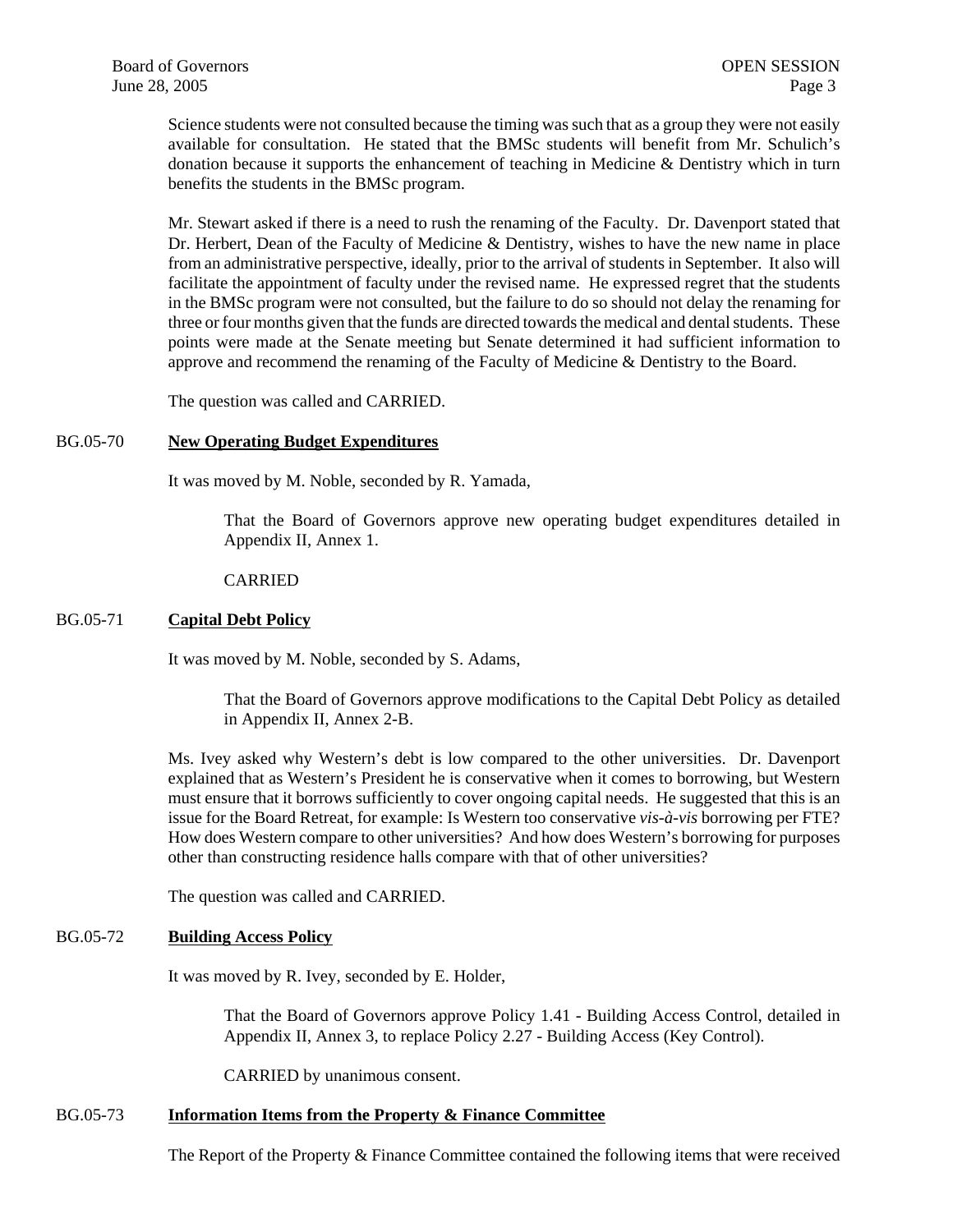by unanimous consent:

- Preliminary Unaudited Financial Results for 2004-05
- Fourth Quarter Ratio Report on Non-Endowed Funds
- Report of the Investment Committee
- Scholarships, Bursaries, Awards, Prizes

#### **REPORT OF THE CAMPUS & COMMUNITY AFFAIRS COMMITTEE** [Appendix III]

#### BG.05-74 **Naming of the Schulich School of Medicine & Dentistry**

It was moved by H. Vander Laan, seconded by R. Yamada,

That the Board of Governors approve the naming, in perpetuity, of the **Schulich School of Medicine & Dentistry**, effective September 1, 2005, contingent upon receipt of an Advanced Payment (described in Appendix III, item 1) and that upon naming the Faculty, Western shall no longer designate a separate and distinct Schulich School of Medicine.

#### CARRIED

#### BG.05-75 **Information Items Reported by the Campus & Community Affairs Committee**

The Report of the Campus & Community Affairs Committee contained the following information items that were received by unanimous consent:

- Community Activities and Accomplishments
- Report on Complimentary Parking on Campus

#### **REPORT OF THE SENIOR OPERATIONS COMMITTEE** [Appendix IV]

#### BG.05-76 **Strategic Planning Task Force**

H. Connell, H. Kelly, M. Noble, and J. Nash were elected to the Strategic Planning Task Force.

#### BG.05-77 **Western Award for Excellence**

It was moved by R. Ivey, seconded by L. Ste. Marie,

That the Board of Governors approve the Western Award for Excellence as detailed in Policy 3.10 (Annex 1), effective July 1, 2005.

CARRIED

#### BG.05-78 **Information Items from the Senior Operations Committee**

The Report of the Senior Operations Committee contained the following information items that were approved or received by unanimous consent: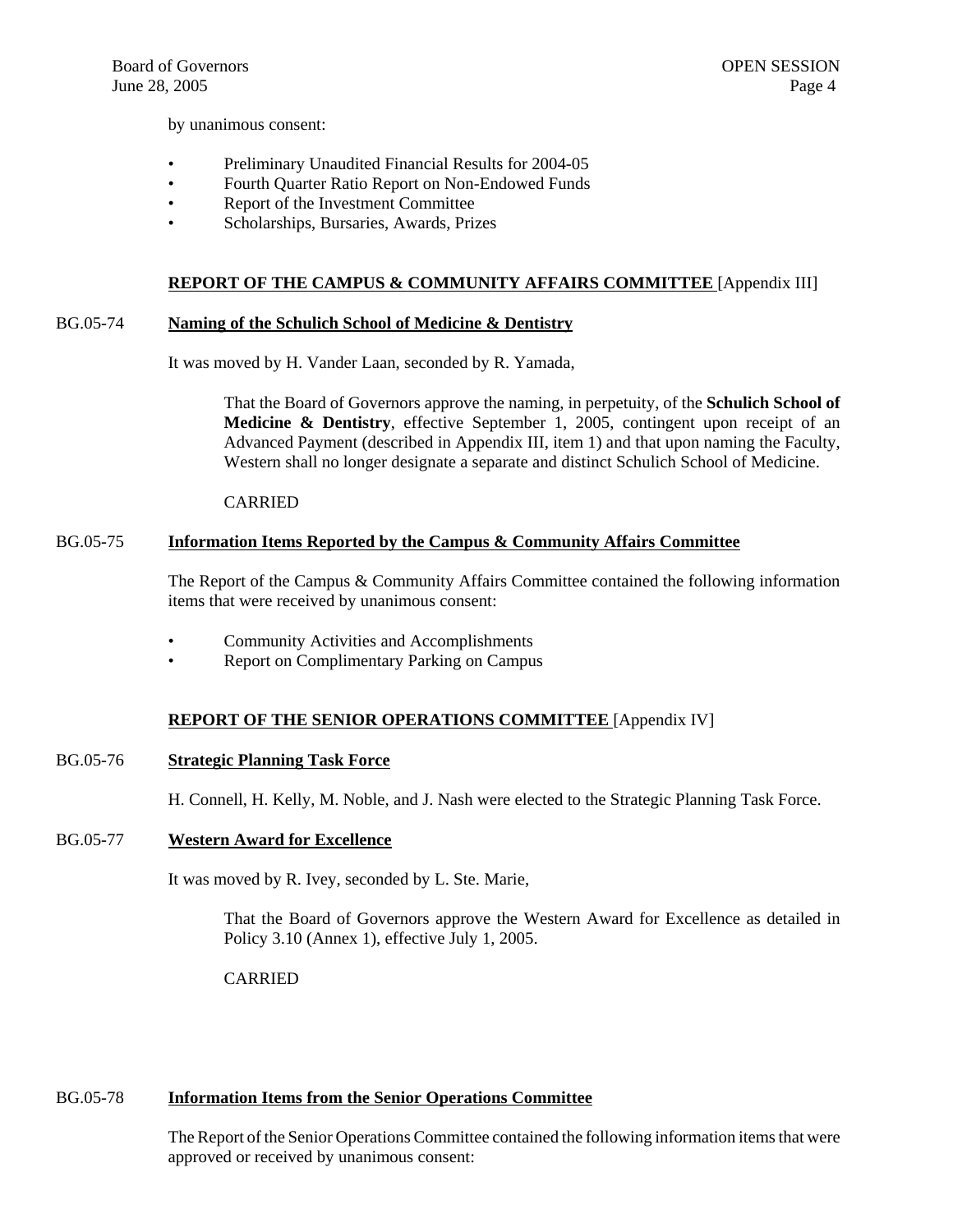- University Discipline Appeal Committee (UDAC)
- Stadium Access Committee
- Board Membership
- Development & Fundraising Committee

#### BG.05-79 **2005 Board Retreat**

The 2005 Board Retreat will be held at the London Club on Wednesday, September 28, and Thursday, September 29. A draft agenda will be circulated in due course. Ms. Kulczycki and Mr. Nash are the Retreat co-chairs.

#### **REPORT OF THE DEVELOPMENT & FUNDRAISING COMMITTEE** [Appendix V]

#### BG.05-80 **Elimination of the External Relations Levy**

It was moved by G. Dybenko, seconded by S. Singh,

That the Board of Governors approve:

That the External Relations Levy which is applied against gifts to the University be eliminated, effective May 1, 2007;

That a six-month hold back on new gifts to the University be instituted, effective August 1, 2005; and

That new additional funding from the operating budget of the University be directed to Development, all according to the financial model attached in Appendix V, Annex 1.

# CARRIED

# **REPORT OF THE AUDIT COMMITTEE** [Appendix IX]

# BG.05-81 **Annual Report of the Department of Occupational Health & Safety, Rehabilitation Services**

The Board received for information the Annual Report of the Department of Occupational Health  $\&$ Safety, Rehabilitation Services, detailed in Appendix IX, Annex 1.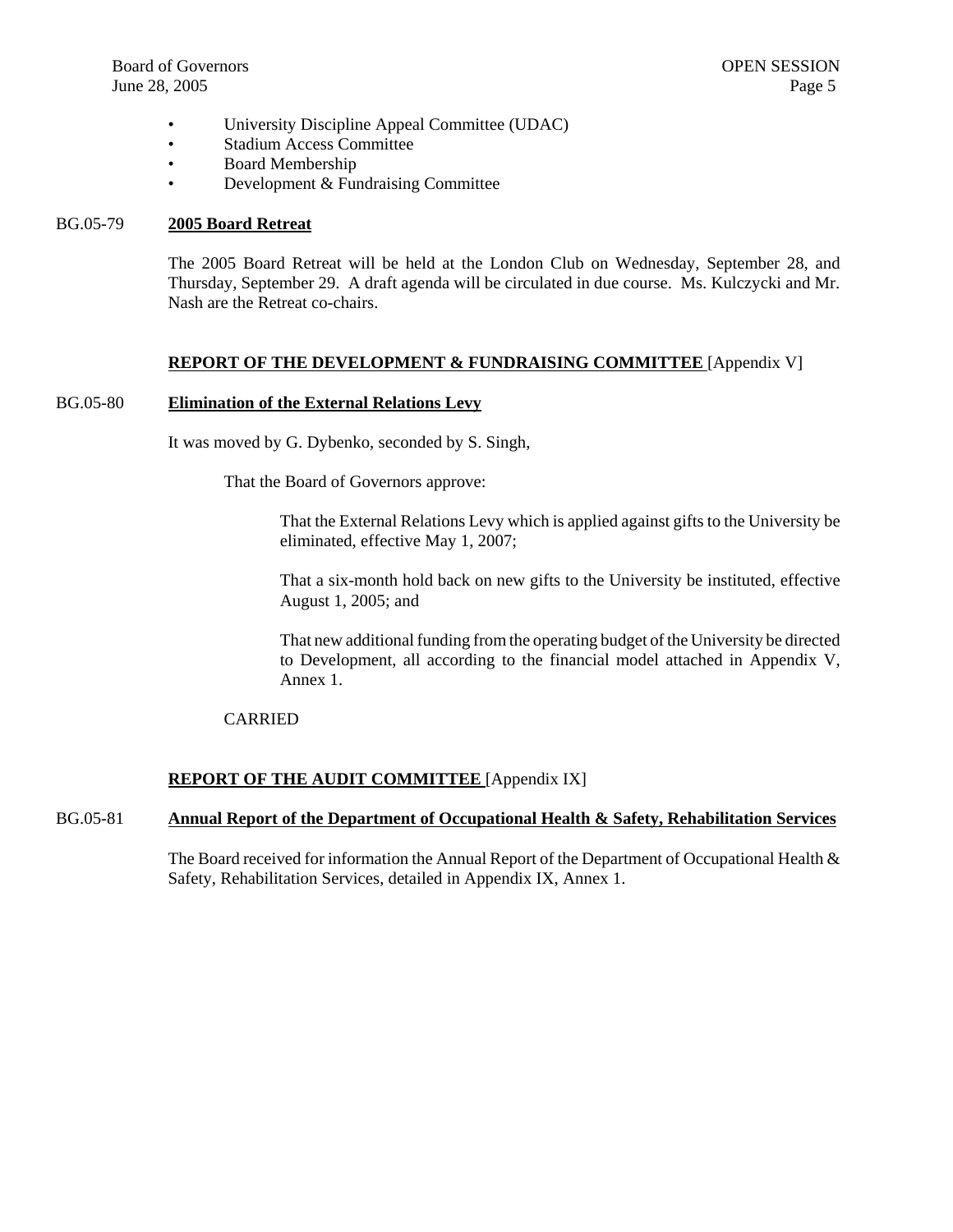#### **REPORT OF THE ACADEMIC PENSION BOARD** [Appendix VI]

#### BG.05-82 **Pension Improvements for Retirees - Academic Staff Pension Plan**

It was moved by R. Ivey, seconded by E. Holder,

That the Board of Governors authorize an *ad hoc* improvement, effective January 1, 2005, to all retirees under the Academic Staff Pension Plan who retired on or before December 31, 1987, as Special Members of the Pension Plan, and surviving spouses, to be funded from the surplus funds in the Academic Staff Pension Plan. The schedule for the increases would be:

#### **To maintain 70% of original pension purchasing power:**

- ! For those who retired in 1986 or earlier, 2.6%
- For those who retired in 1987, 1.4%

CARRIED by unanimous consent

#### **ITEMS REFERRED BY THE SENATE** [Appendix VII]

# BG.05-83 **Benefaction from Mr. Seymour Schulich and Naming the Schulich School of Medicine & Dentistry**

The Board considered and approved the recommendation regarding the benefaction from Mr. Seymour Schulich and naming of the Schulich School of Medicine & Dentistry as part of the Reports from the Property & Finance Committee and from the Campus & Community Affairs Committee (See BG.05-69 and BG.05-74 above).

#### BG.05-84 **Strategic Planning Task Force**

It was moved by T. Gosnell, seconded by J. Nash,

That the Board of Governors approve the terms of reference and composition of the Strategic Planning Task Force detailed in Appendix VII, item 2.

#### CARRIED

#### BG.05-85 *Appointment Procedures for Senior Academic and Administrative Officers of the University*

It was moved by R. Ivey, seconded by E. Holder,

That *Appointment Procedures for Senior Academic and Administrative Officers of the University,* Section R, be changed to reflect a change in the title of the Vice-Provost (Planning, Policy & Faculty) to Vice-Provost (Academic Planning, Policy & Faculty):

R. VICE-PROVOST (ACADEMIC PLANNING, POLICY, & FACULTY) Composition of Selection Committee

A committee to select a Vice-Provost (Academic Planning, Policy, & Faculty) shall consist of:

- (a) the Provost & Vice-President (Academic), who shall be Chair
- (b) the Vice-President (Research and International Relations)
- 
- (c) 3 persons elected by Senate, one of whom shall be a Dean<br>(d) 1 faculty member nominated by the University of Western Or 1 faculty member nominated by the University of Western Ontario Faculty Association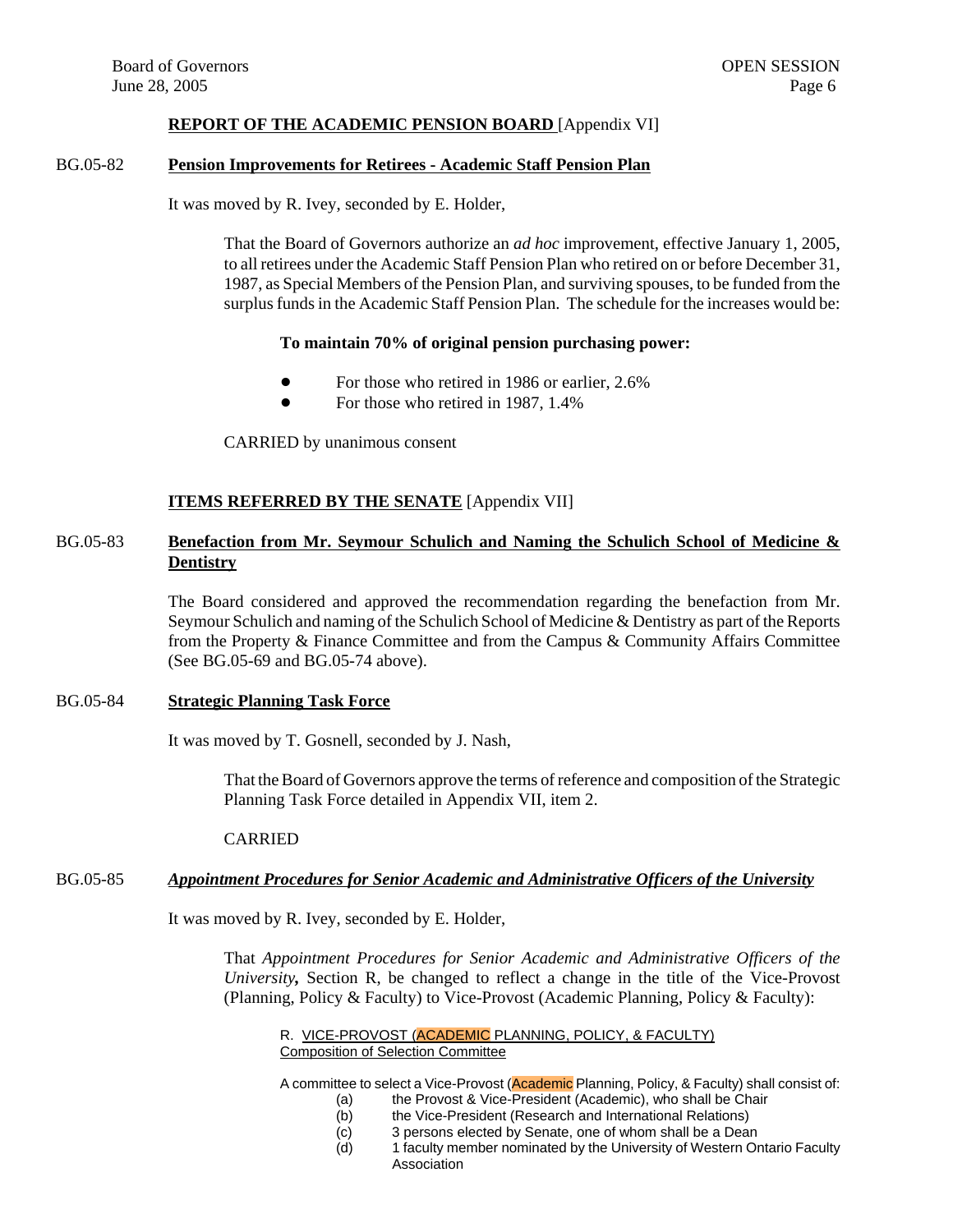# Procedure<br>1. T

- The Chair shall convene the Committee.
- 2. The Chair shall undertake negotiations with prospective candidates.<br>3. The Chair shall report to Senate through the President & Vice-Chane
- The Chair shall report to Senate through the President & Vice-Chancellor.

#### Terms

The term of the Vice-Provost is five years and may be renewed.

#### CARRIED by unanimous consent

#### BG.05-86 **Information Items Reported by the Senate**

Appendix VII - Items Referred by the Senate - contained the following information items that were received by unanimous consent:

- Reports of the Academic Colleague on the  $275<sup>th</sup>$  and  $276<sup>th</sup>$  Meetings of COU
- Western Libraries Annual Report 2004-05
- Information Technology Services Report
- New Research and Scholarly Initiative Awards 2005 Major Grant Competition: Revised
- 2004 Annual Report of the University Council on Animal Care
- Annual Report on Promotion and Tenure Cases Considered under the Collective Agreement (UWOFA)
- Appointments

#### BG.05-87 **SELECTED CLIPPINGS** [Appendix VIII]

The Board received for information selected media clippings about the University, detailed in Appendix VIII.

\_\_\_\_\_\_\_\_\_\_\_\_\_\_\_\_\_\_\_\_\_\_\_\_\_ \_\_\_\_\_\_\_\_\_\_\_\_\_\_\_\_\_\_\_\_\_\_\_\_\_

#### **ADJOURNMENT**

The meeting adjourned to confidential session.

D. McDougall J.K. Van Fleet Chair Secretary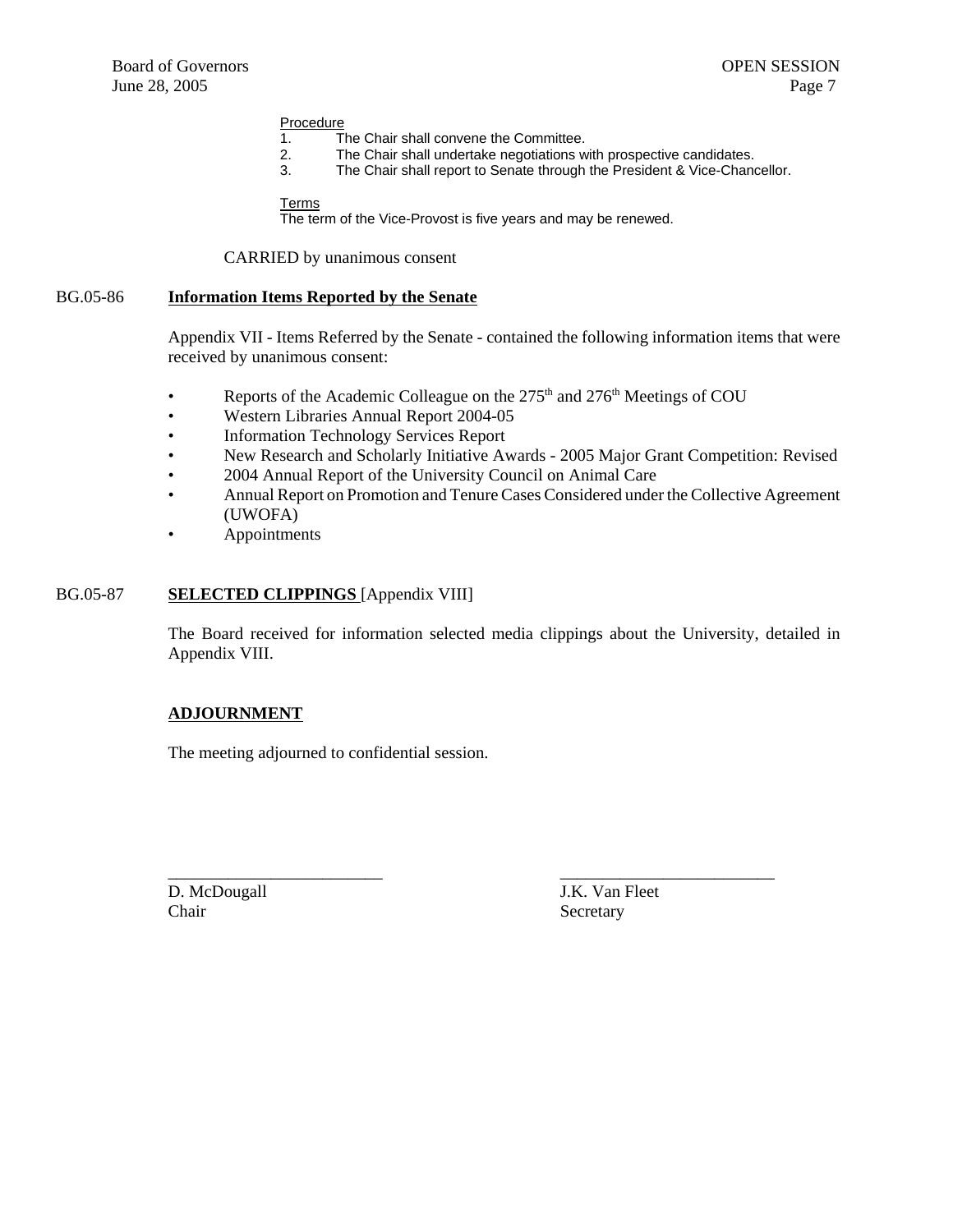<span id="page-7-0"></span>





| Western |         | <b>Spring Convocation</b><br>Westerns 284th |  |
|---------|---------|---------------------------------------------|--|
|         | June 13 | Doris Anderson, Bill Brock                  |  |
|         | June 14 | Maude Barlow.                               |  |
|         |         | Fr. Edward Mallov                           |  |
|         | June 15 | Professor B.B. Kymlicka,                    |  |
|         |         | Dr. Robert Colcleugh                        |  |
|         | June 16 | Dr. Henry Morgentaler,                      |  |
|         |         | Professor Bessie Borwein                    |  |
|         | June 17 | Hon. Marc Lalonde,                          |  |
|         |         | <b>Professor Jack Fairs</b>                 |  |
|         |         |                                             |  |



# Congress 2005, May 28 - June 5

Western

**Examples of Plenary Sessions:** 

Michael Ignatieff - Human Rights

Ronald Wright - History of Progress

Jane Urquart - Sense of Place

Rashid Khalidi - Resurrecting Empire

Gwynne Dyer - War and Globalization